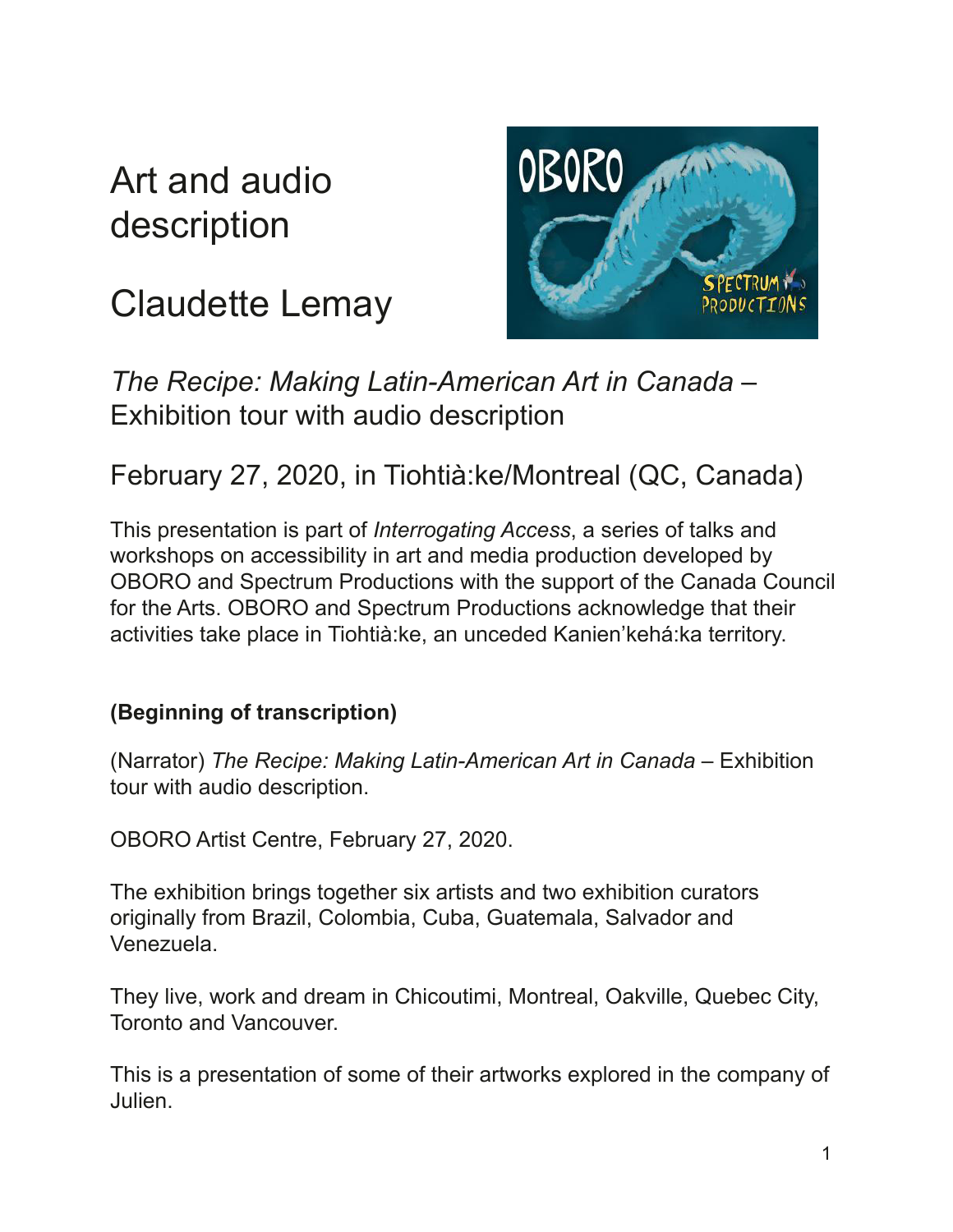### **Tonel Art Shouldn't Be Expensive to Make, 2009/2020**

- (Claudette) Here we have a piece by an artist who is originally from Cuba, called Tonel.

- (Julien) Okay.

- He works between Cuba and Vancouver. He uses everyday objects that he covers with white paint, and on which he writes, "Art Shouldn't Be Expensive to Make." There's a can of paint covered in white, a vinyl disc...

- Yes.

- ... on a shelf. There's a juice bottle, a brick and a baseball.

- Art shouldn't be too expensive to make.

- Exactly. There's a baseball, because the national sport of Cuba is baseball.

- Oh yes! Quite a few Major League players in the U.S. are from Cuba.

- That's right. There's humour, too. And covering the pieces in white gives them a unity, instead of having disparate objects. But you can still recognize the objects: the can of paint, the vinyl...

- Well, his goal isn't to have them hidden, or not recognized.

- No, it isn't. And do you remember colours? When I say "white"...?

- Yes. Yes. For example, when I could still see, I remember that I had trouble with greens and blues until I was 15 years old. Sometimes I'd say that something was green, and my mother would say: "That's not green, it's blue."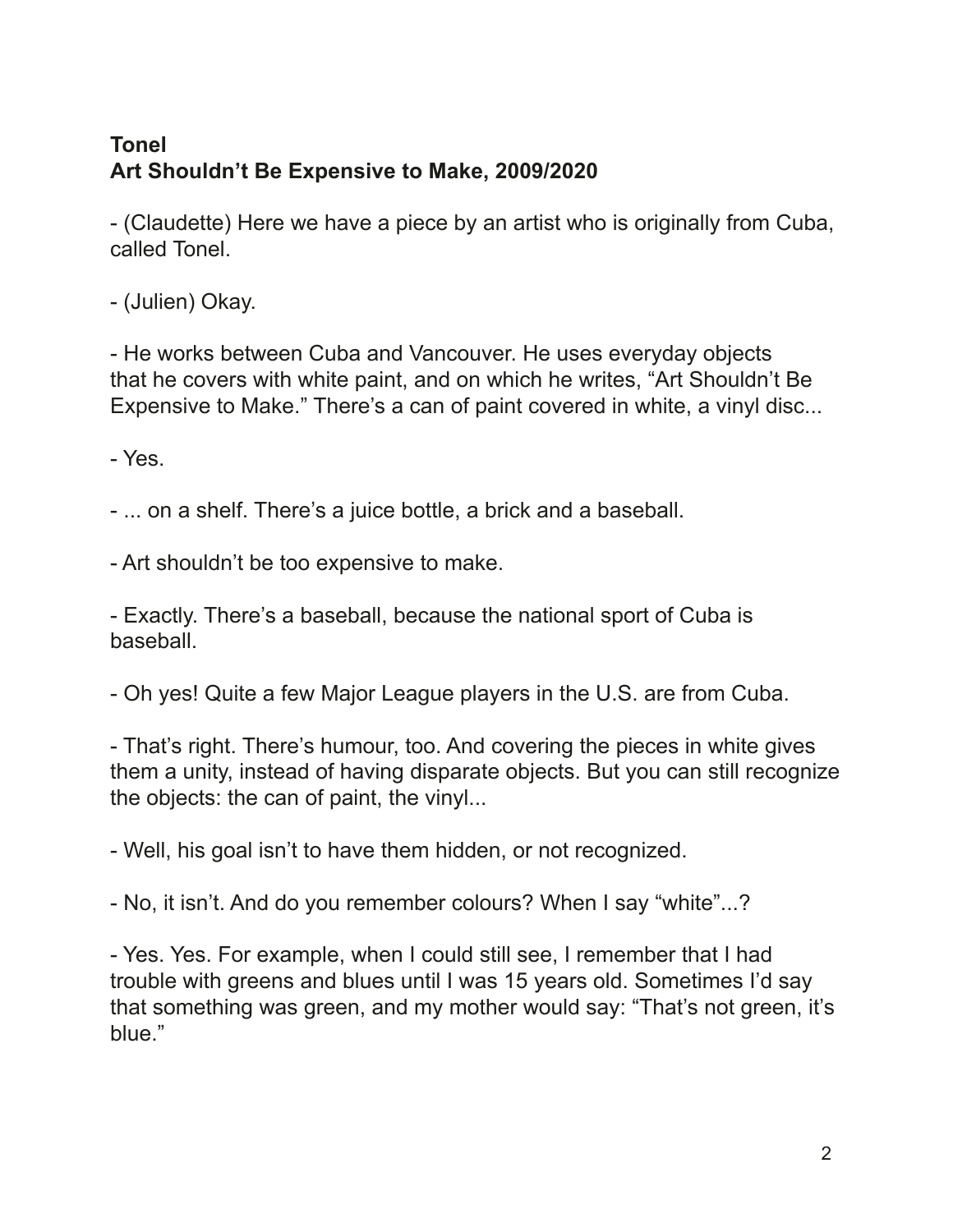#### **Alexandra Gelis Doing and Undoing: Poems from Within, 2020**

- We're going to enter a smaller room. There are large video projections on two walls.

- All right.

- This is an artist who worked with their mother, who had cancer, and flmed her on video.

- Ah!

- There are bits of stories of illness, and relapses, and healing. She loses her hair.

- The story of her cancer.

- Exactly. In the video, she is getting her hair shaved off. She asked people to give her some hair. So she collected a lot...

 $- Oh?$ 

- ... of hair that she braided, and coloured. On the wall is a large video image of their mother, who is naked and points at the marks for radiotherapy on her body. She points out the marks on her belly, her side, her neck.

- (Laughing) She wasn't an exhibitionist, really, but...

- (Laughing) She wasn't shy, either!

- She wasn't too shy!

- It's true. It's very intimate, and personal.

- There's a goal.

- Of course, to share.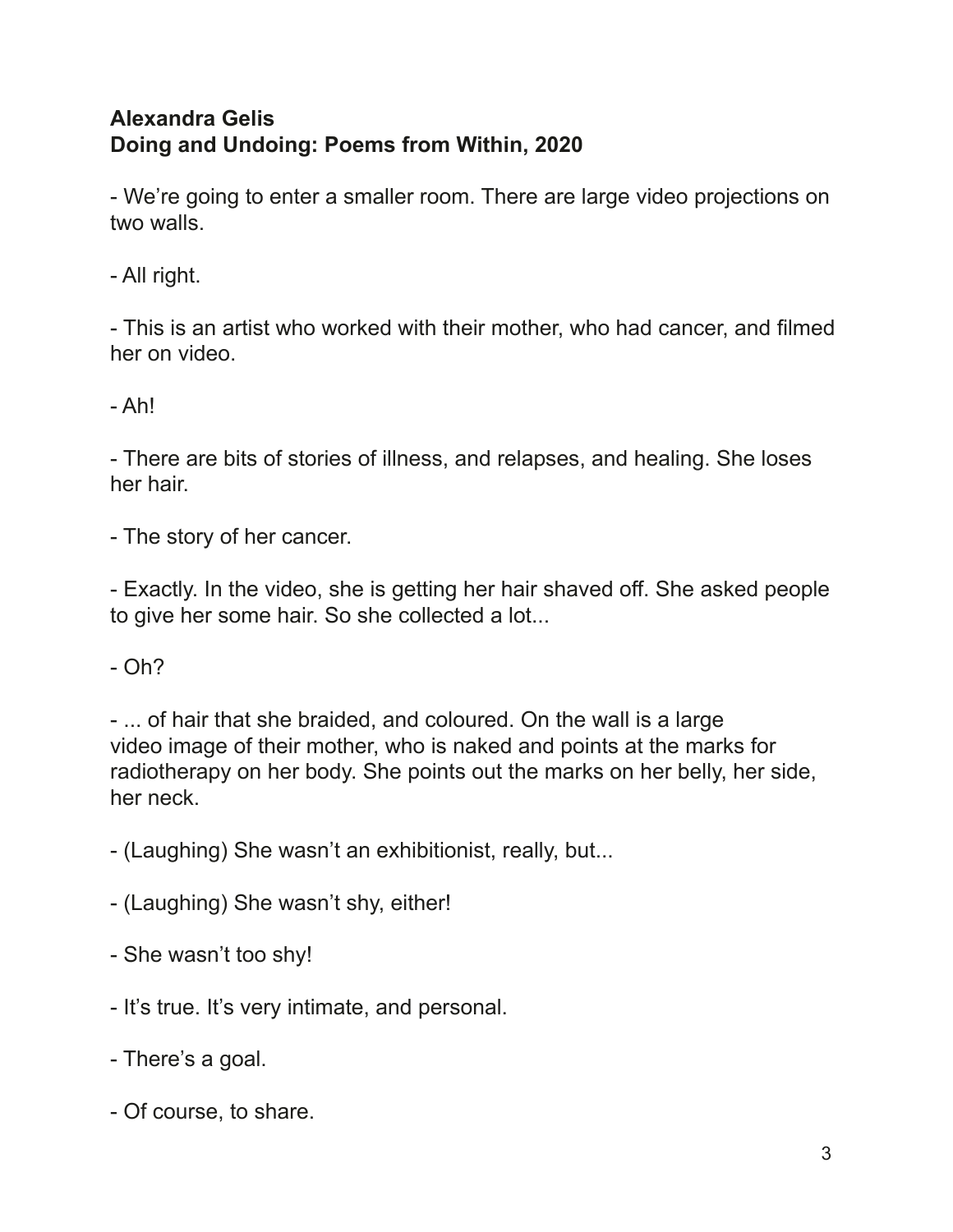- Yes.

- She received a lot of hair donations.

- I'm sure she did!

- She made a sort of braid work that she hung on the wall. You can touch the hair gently here.

- Ah, okay...

- You're underneath a speaker from which the woman's voice comes.

(Indistinct words in Spanish)

(Low whistle and clicks)

At the further end of the room, there is a quantity of thread spools of various colours, like a rainbow of colours.

- Okay.

- It also symbolizes... The title of the piece is *Faire et défaire*… [Making and Unmaking], so the hair that falls, and that you build back up. We'll go through the entrance again, and into a much larger room.

- Okay.

#### **Giorgia Volpe Works from the series "Exercice de mémoire" [Memory Exercises], 2020**

This is an artist who works with objects that refer to obsolete technologies. For example, she worked with audio cassette tapes. You probably remember cassettes, right?

- Oh yes, yes.

- We're moving toward a piece on the foor that looks like a large snake, about 10 feet long, made with cassette tapes placed end to end.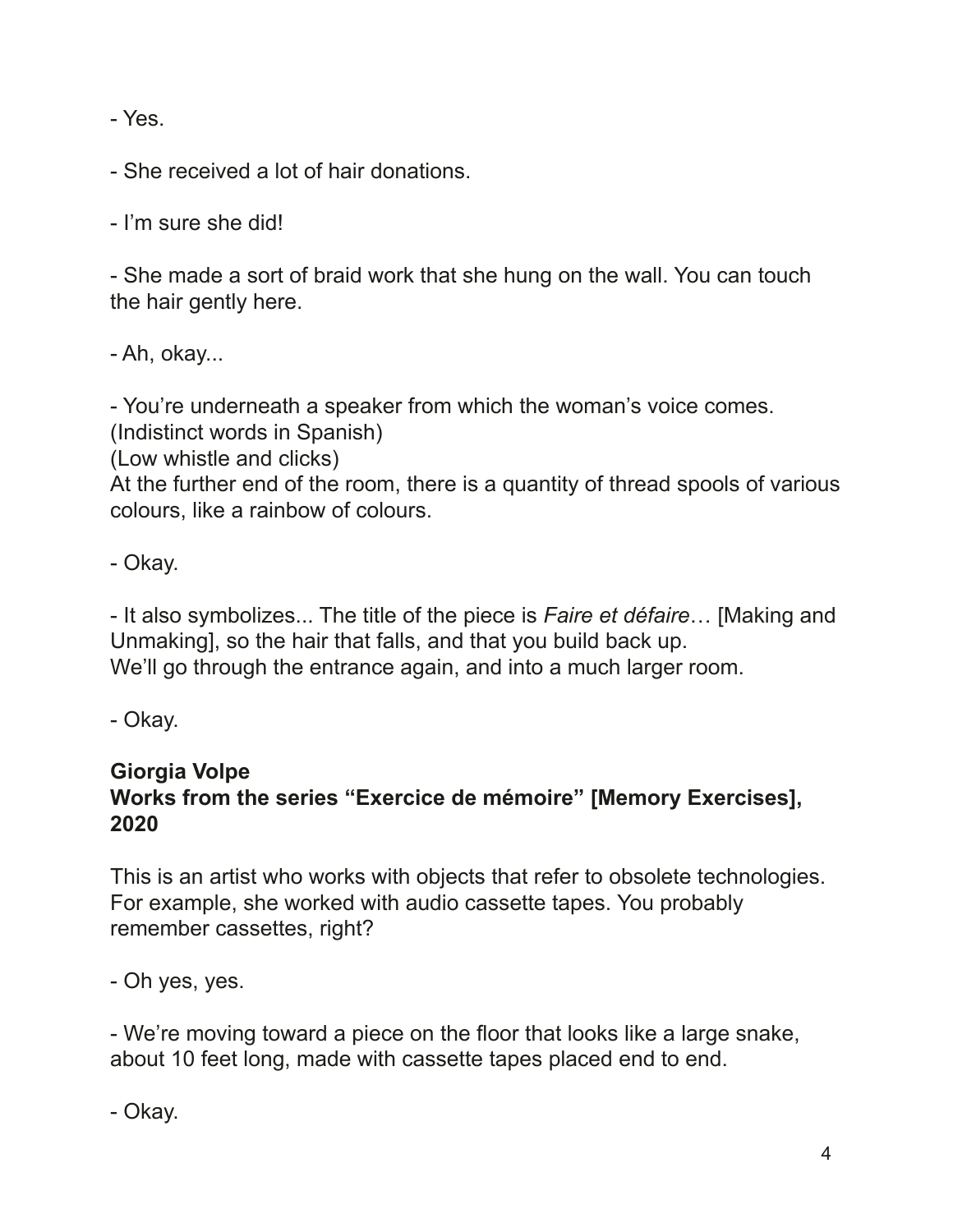- I can draw it on your hand, it snakes like that.

- It's the evolution of recording technology.

- Yes. So from one object, here the audio cassette, she made three sculptures. There's the snake weaving on the floor here... We can touch the cassettes lightly if you'd like.

- Some ideas, aren't they? Not everyone would have thought of them.

- Yes. The object is being diverted, so to speak.
- It's a type of reuse.
- Reuse, yes.
- Let's go further. She then used the cases from the cassette tapes...
- Yes, ah, yes.
- ... that she installed on the wall, like a staircase going up...
- Does this person live in Montreal?
- It's Giorgia Volpe, and she teaches in Quebec City.
- At Laval University.
- Here too, we can touch the cases lightly.
- Oh yes! Mmm...
- This catches the light, and it's refected on the wall.
- When we still had tape decks, I would send books that I wanted to read...
- Oh yeah?
- ... to American prisons. Some prisoners there would read the books for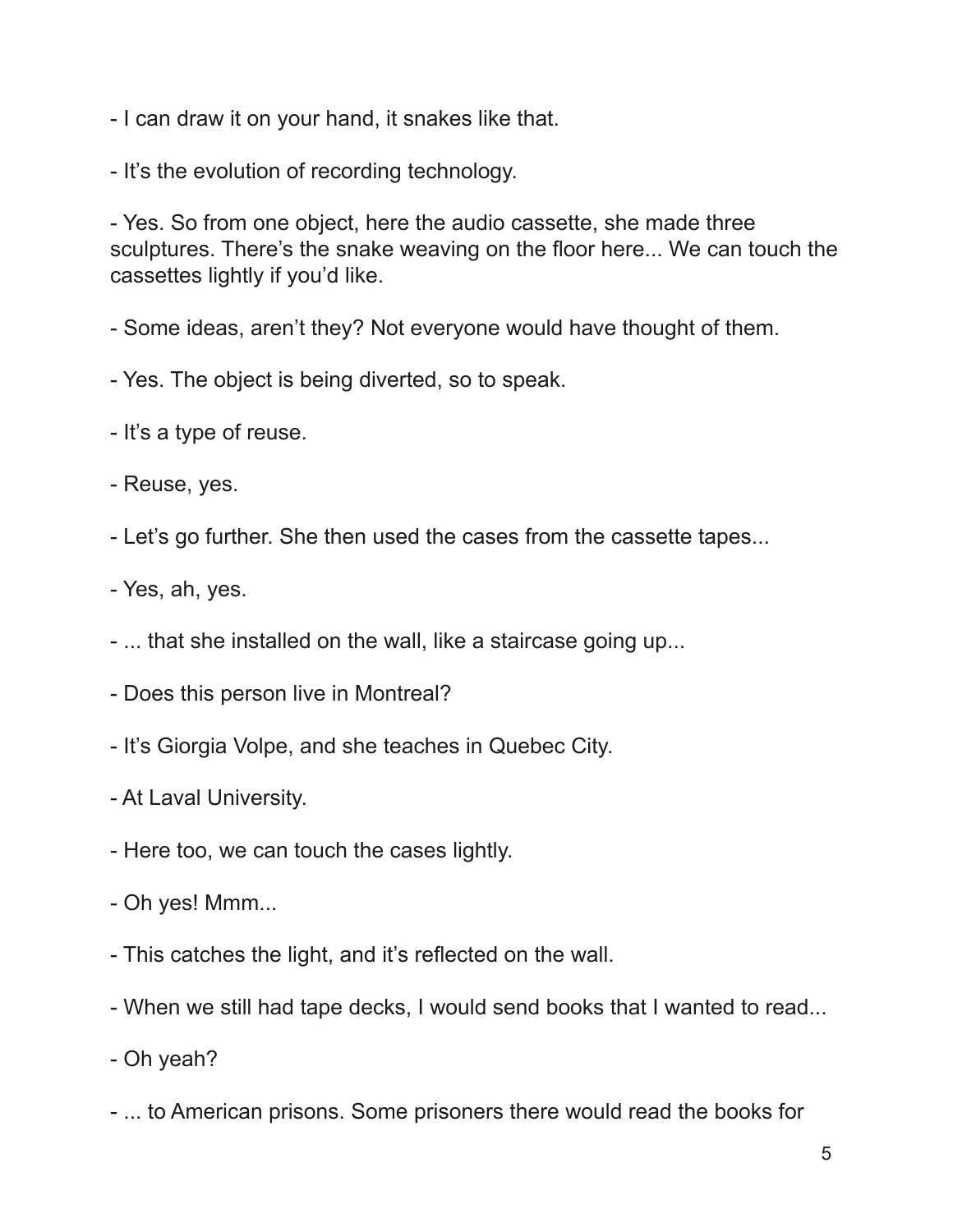me.

- What kind of books? Novels?

- Um no, they were more technical books.

- Here is Giorgia's third object here, with the audio tape itself. She removed the tape from all the cassettes, about a hundred of them. At the entrance of the gallery, we'll have...

- She worked quite a bit on this!

- She installed all of it on a rope hanging from the ceiling. We can touch it as well. It's a thick rope.

- Oh yes, yes!

- The tapes are coiled around the rope. Oh! These are the rings from the cassettes!

- You know, when I had these, sometimes the cassette would break, and it would make me angry. I didn't know what to do!

- Sure!

- I had to glue it back together.

#### **Frances Cordero de Bolaños Invasion I & II, 2014**

Here we have a piece by Frances, who is originally from Salvador and lives in Oakville, Ontario.

- She made large shapes with wool felt, and these are hanging from the ceiling. They're rounded, sort of egg-shaped. Each is a little larger than a human head. There are multiple balls hanging, and they're linked with wool threads.

<sup>-</sup> Okay.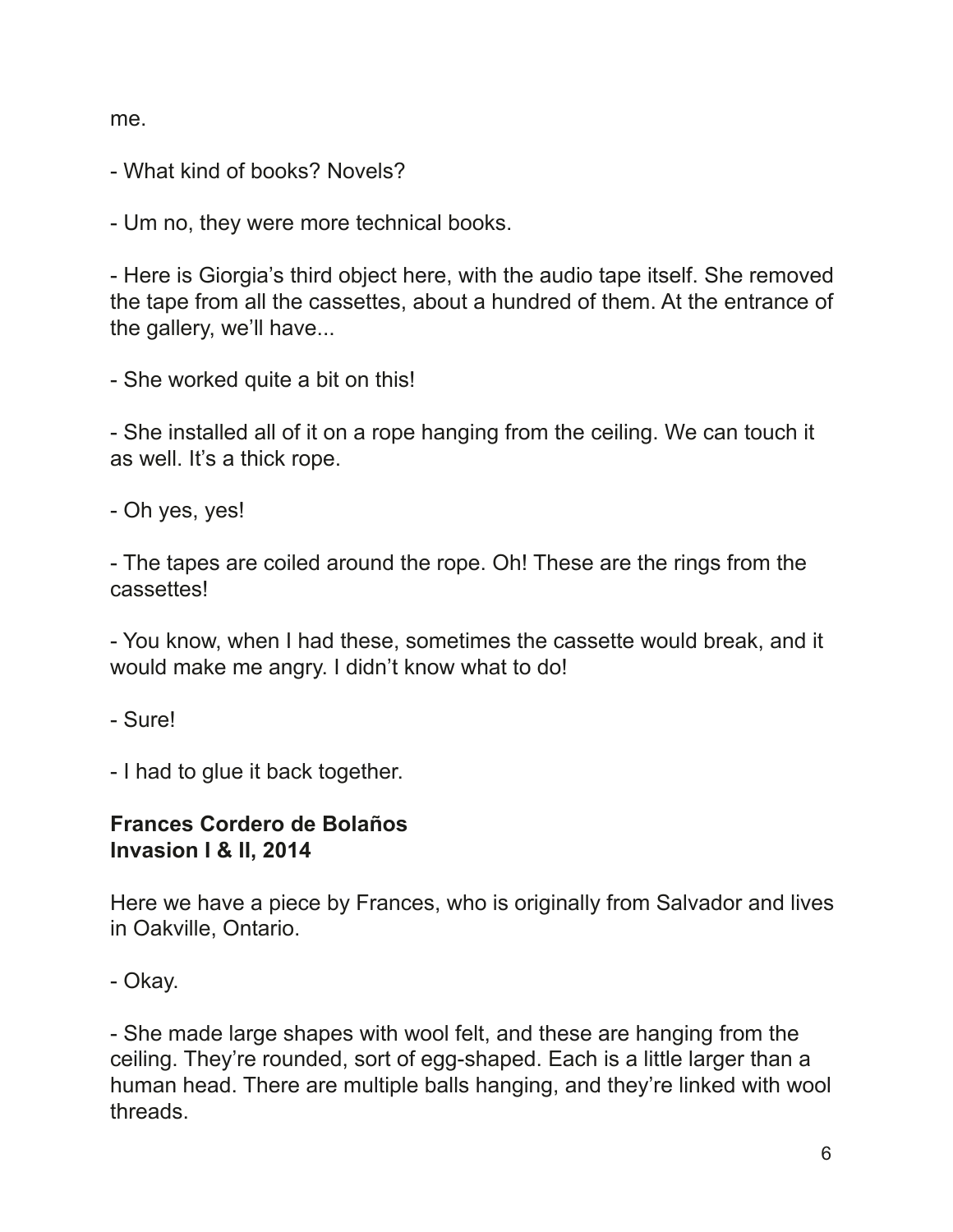- Right.

- I can lead you to touch one.
- You could almost call it a recycling exhibition.
- Sure!
- Recycling things, materials...
- So here we have one of these felt balls.
- Ah okay!
- They're a sort of beige, with coloured veins.
- Right.
- And you can also smell one, behind you, just above your head...
- Yes, I hit it with my head.
- If you lift your nose up a little...
- Yes!
- Do you smell it?
- Yes, mmm.
- It smells of rosemary, and camphor.
- I wasn't sure what it was.

- So for her, they're very soft and esthetically pleasing shapes, but at the same time, they represent tumours.

- Oh!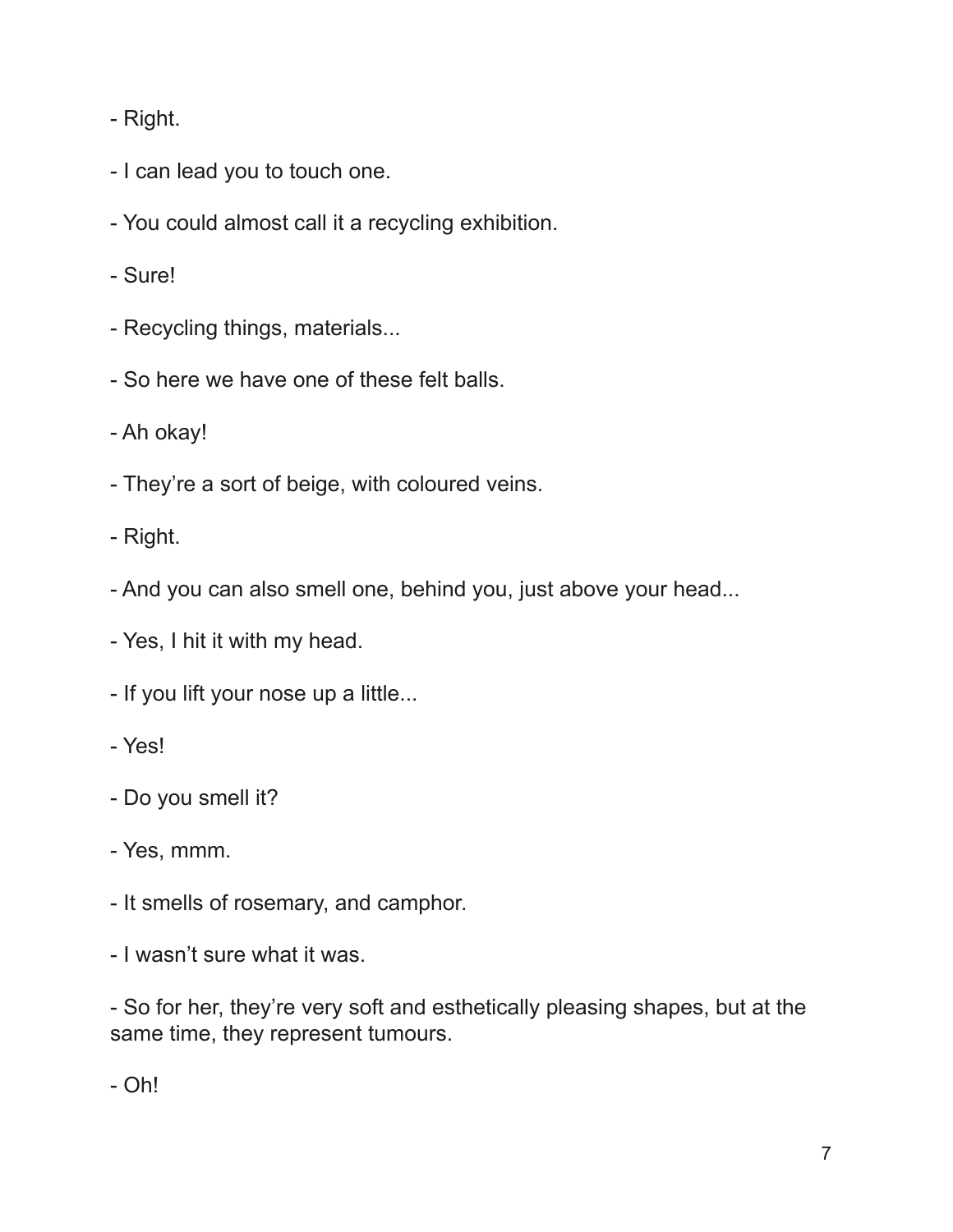- Because she had cancer.

- Yes.

- So it represents...

- It's like an allegory of tumours, the symbolism of tumours.

- At the same time, it's beautiful, it beckons, but there's a bit of danger in the air.

- When you think about what it represents for her, anyway.

- Exactly.

#### **Romeo Góngora Liquid Immersion (Jordan), 2010-**

Another piece. This one is by Romeo, who works in Montreal. He went to Jordan for three weeks to live as a shepherd there.

- Oh really!

- For three weeks, he stayed with a shepherd among his herd of sheep. He wore the long dress and the checkered scarf.

- He wanted to experience it.

- Exactly. So on the foor, we have a large woven straw carpet, and artifacts from his experience. He brought back various objects. There's a skin shed by a snake. He found it in the desert. There's his scarf, and a large coat made of linen or cotton, lined with sheepskin.

- Oh, yes.

- A rope, a long tunic. There are multiple drawings of objects from his travel journal. I see a handgun, a tree, an olive tree. There's also handwriting, probably in Arabic. He learned some words while he was there.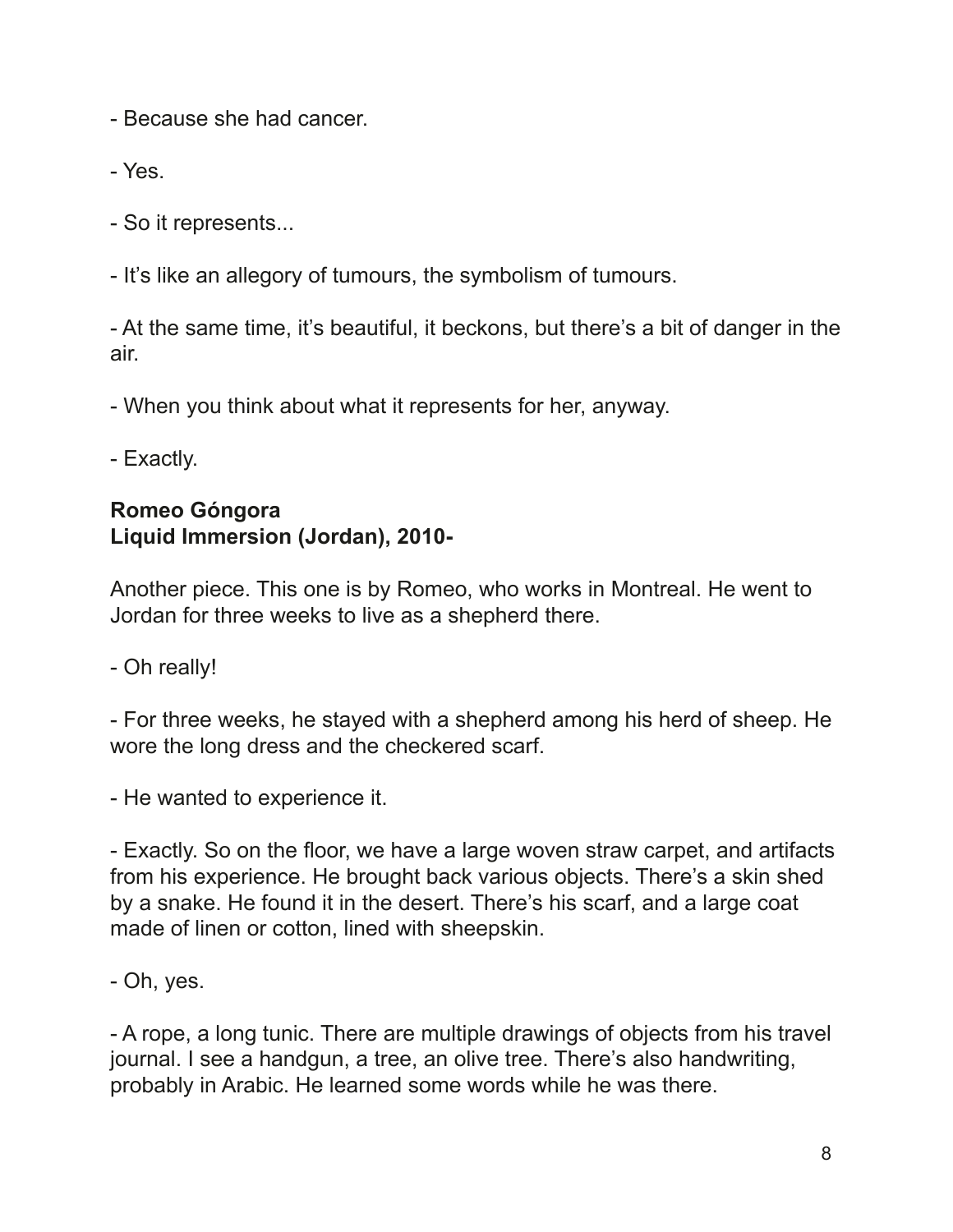- You know, in Morocco, there are donkeys in the cities.

- There are what?
- Donkeys.
- Donkeys? Oh yeah?

- It's strange, because you have car traffic. You can have beautiful cars going by, and donkeys carrying things, you know.

- Carrying... They're vehicles, like lorries.

- That donkey is like their truck. It's because donkeys are considered less expensive than horses, for example.

- Ah! Okay. And less than a car, I suppose. (Laughs)

- On the wall, he appears in a video.

- Okay.

- He's making a campfre in the desert with some brush. The landscape is very arid. The sky is blue, but the land is arid. He's still in the company of the shepherd and sheep.

- Yes, okay. So, we can see the sheep?

- Yes, we could see them earlier.

- Ah, we saw them.

#### **(End of transcription)**

**Translation: Marie Lauzon, C. tran. (Canada)**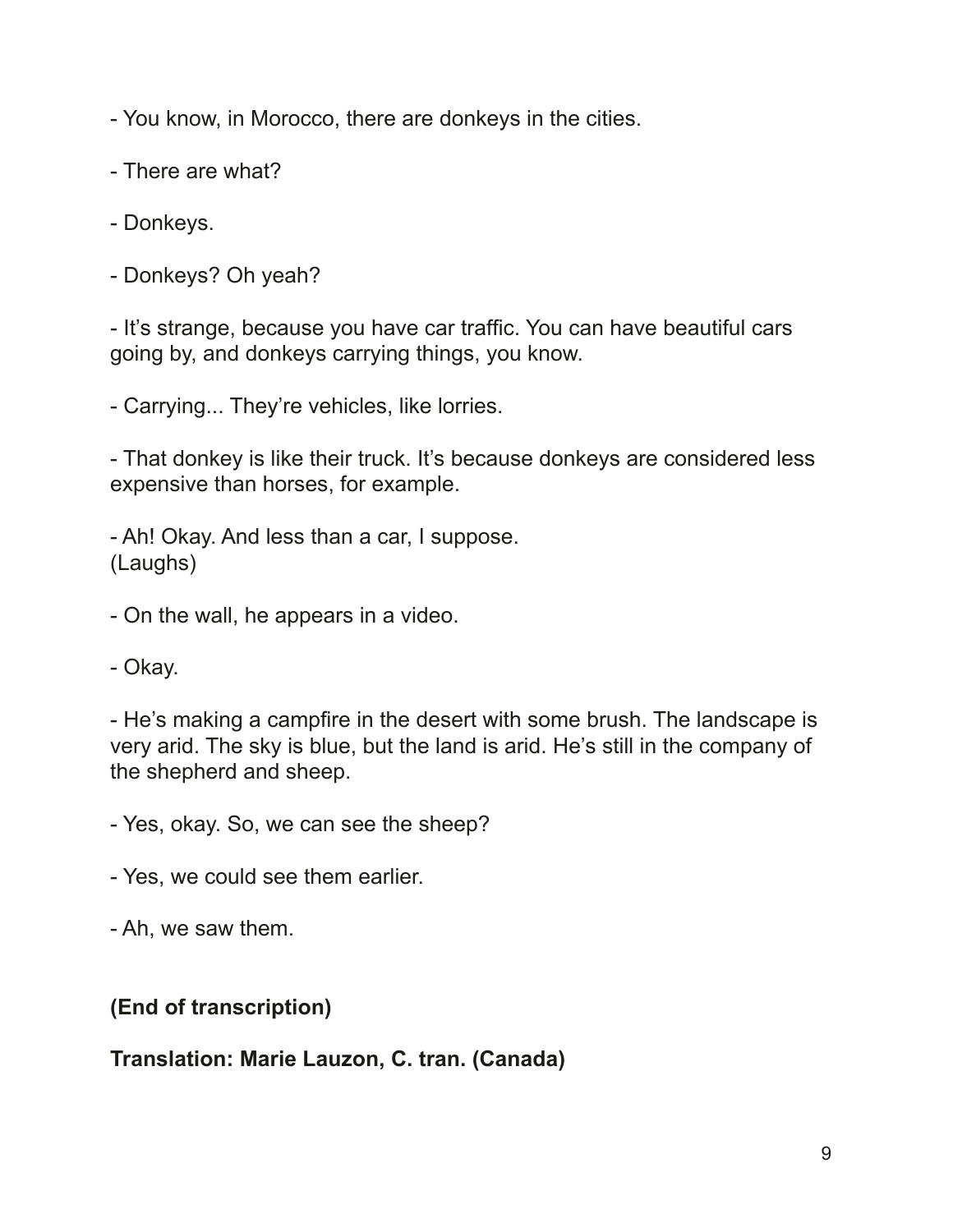To cite this conference: Claudette Lemay, "*The Recipe: Making Latin-American Art in Canada*  – Exhibition tour with audio description" (February 27, 2020.). Conference presented as part of OBORO and Spectrum Productions' *Interrogating Access* series. Available online: http://www. oboro.net/en/activity/art-and-audio-description